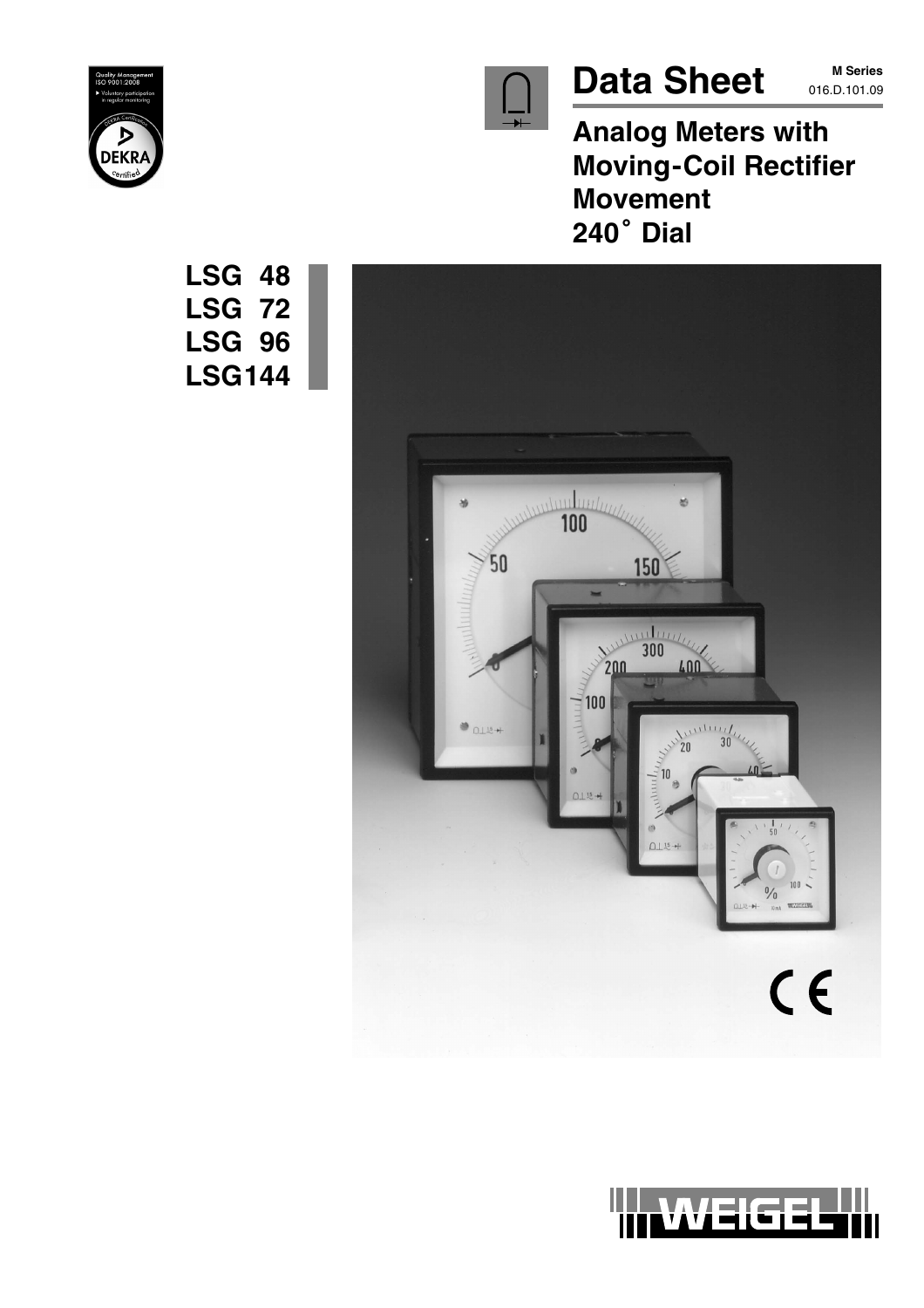### **Application**

The 240° moving-coil rectifier instruments LSG 48/72/96/144 (M series) are used for the measurement of sinusoidal AC currents and voltages.

Moving-coil rectifier instruments measure average values and are scaled to indicate r.m.s., assuming a sinusoidal wave form.

These instruments are suitable to be mounted in switchboards, control panels, machine tool consoles and mosaic panels.

#### **Movements**

Moving-coil movements with swivel coil, pivot suspended. Spring loaded jewel bearings for vibration and shock resistance. Series-connected rectifier incorporated.

#### **Mechanical Data**

| case details                          | square case suitable to be mounted<br>in control / switchgear panels, machine tool<br>consoles or mosaic panels, stackable |                                                                           |                                                       |                                                |
|---------------------------------------|----------------------------------------------------------------------------------------------------------------------------|---------------------------------------------------------------------------|-------------------------------------------------------|------------------------------------------------|
| material of case                      |                                                                                                                            | pressed steel (LSG 72/96/144)<br>thermoplastics, flame retardant (LSG 48) |                                                       |                                                |
| material of window                    | qlass $\blacktriangleright$                                                                                                |                                                                           |                                                       |                                                |
| colour of bezel                       |                                                                                                                            | black (similar to RAL 9005) $\blacktriangleright$                         |                                                       |                                                |
| position of use                       | vertical $\pm 5^{\circ}$ $\bullet$                                                                                         |                                                                           |                                                       |                                                |
| panel fixing                          | screw clamps                                                                                                               |                                                                           |                                                       |                                                |
| mounting                              |                                                                                                                            | stackable next to each other                                              |                                                       |                                                |
| panel thickness                       | $115$ mm                                                                                                                   |                                                                           |                                                       |                                                |
| terminals <b>▶</b>                    |                                                                                                                            |                                                                           |                                                       |                                                |
| voltmeters and<br>ammeters $\leq$ 3 A | wire clamps C6                                                                                                             | hexagon studs, M3 screws and                                              |                                                       |                                                |
| ammeters $>3$ A                       | wire clamps C10                                                                                                            | hexagon studs, M5 screws and                                              |                                                       |                                                |
| ammeters > 30 A                       | wire clamps C10                                                                                                            | hexagon studs, M6 screws and                                              |                                                       |                                                |
| ammeters $\geq 1$ A<br>(LSG 72/96)    |                                                                                                                            |                                                                           |                                                       | connector blades 6.3 x 0.8 for protective wire |
| dimensions (in mm)                    | <b>LSG 48</b>                                                                                                              | <b>LSG 72</b>                                                             | LSG 96                                                | <b>LSG 144</b>                                 |
| hezel                                 | 48<br>п                                                                                                                    | 72<br>п                                                                   | 96<br>п                                               | 144<br>п                                       |
| case                                  | 45                                                                                                                         | 66<br>П                                                                   | 90<br>П                                               | 137<br>п                                       |
| depth                                 | ≤ 66                                                                                                                       | ≤ 60<br>current transformer                                               | $\leq 69$<br>$\leq$ 94 including built - in miniature | $\leq 70$                                      |
| panel cutout                          | $\square$ 45.2+0.6                                                                                                         | $\Box$ 68.3+0.4 $\Box$ 92+0.8                                             |                                                       | $□138+1$                                       |
| weight approx.                        | 0.2 kg                                                                                                                     | 0.3 kg                                                                    | 0.4 kg                                                | 0.9 <sub>kq</sub>                              |

### **Electrical Data**

| measuring unit                                                              |   | AC voltage or current                                                                                                                                                        |
|-----------------------------------------------------------------------------|---|------------------------------------------------------------------------------------------------------------------------------------------------------------------------------|
| frequency range                                                             |   | voltage 40 Hz  50 Hz  10 kHz<br>current 50 Hz (others on request)                                                                                                            |
| overload capacity (acc. to DIN EN 60 051 - 1)<br>continuously<br>$5 s$ max. |   | 1.2 times rated voltage / current<br>2 times rated voltage,<br>10 times rated current                                                                                        |
| measurement category CAT III                                                |   |                                                                                                                                                                              |
| operating voltage                                                           |   | refer to Measuring Ranges                                                                                                                                                    |
| pollution level                                                             | 2 |                                                                                                                                                                              |
| enclosure code                                                              |   | IP 52 case front side $\blacktriangleright$<br>IP 00 for terminals without protection against accidental contact<br>IP 20 for terminals protected against accidental contact |

 $\bullet$  for other ratings refer to "Options"

### **Measuring Ranges**

#### **For mains use**

| <b>AC current</b>                                                                                                                                                                                                                                                                                                                                                                                            | voltage drop<br>approx.                                                                                                                                                                                                             |                            | >5V                               | <b>AC voltage</b>                                                                                 |                        | sensitivity <sup>1</sup> )                                                                                                                                                                                |
|--------------------------------------------------------------------------------------------------------------------------------------------------------------------------------------------------------------------------------------------------------------------------------------------------------------------------------------------------------------------------------------------------------------|-------------------------------------------------------------------------------------------------------------------------------------------------------------------------------------------------------------------------------------|----------------------------|-----------------------------------|---------------------------------------------------------------------------------------------------|------------------------|-----------------------------------------------------------------------------------------------------------------------------------------------------------------------------------------------------------|
| 100 µA<br>150 μΑ<br>250 µA<br>400 uA<br>600 μΑ<br>1 mA<br>$1.5 \text{ mA}$<br>2.5 mA<br>4 mA<br>6 mA<br>10 mA<br>15 mA<br>25 mA<br>40 mA <sup>2</sup> )<br>60 mA $^{2}$ )<br>100 mA $^{2}$ )<br>150 mA $^{2}$ )<br>250 mA <sup>2</sup> )<br>400 mA $^{2}$ )<br>600 mA $^{2}$ )<br>1 A $3$<br>1.5 A $3)$<br>2.5 A $^{3}$ )<br>4 A $^{3}$ )<br>6 A $^{3}$ )<br>10 A $^{3}$ )<br>15 A $^{3}$ )<br>25 A $^{3}$ ) | 1.5 V<br>1.5 V<br>1.5 V<br>1.5 V<br>1.5 V<br>1.5V<br>1.5 V<br>1.5V<br>1.5V<br>1.5 V<br>1.5V<br>1.5V<br>1.5V<br>1.5V<br>1.5V<br>1.5V<br>1.5V<br>1.5V<br>1.5V<br>1.5V<br>0.2V<br>0.2V<br>0.2V<br>0.3V<br>0.3V<br>0.3V<br>0.3V<br>0.3V |                            |                                   | 6 V<br>10 V<br>15 V<br>25 V<br>40 V<br>60 V<br>100 V<br>150 V<br>250 V<br>400 V<br>500 V<br>600 V |                        | 900 Ω/V<br>$900 \Omega/V$<br>$900 \Omega/V$<br>900 $\Omega$ /V<br>$900 \Omega/V$<br>900 $\Omega$ /V<br>$900 \Omega/V$<br>900 Ω/V<br>$900 \Omega/V$<br>$900 \Omega/V$<br>900 $\Omega$ /V<br>$900 \Omega/V$ |
| for use on<br>current transformer                                                                                                                                                                                                                                                                                                                                                                            |                                                                                                                                                                                                                                     |                            | for use on<br>voltage transformer |                                                                                                   |                        |                                                                                                                                                                                                           |
| $N/1 A^{3}$ <sup>4</sup> )<br>$N/5$ A $^{3})^{4}$ )                                                                                                                                                                                                                                                                                                                                                          | 0.2 V<br>0.3V                                                                                                                                                                                                                       |                            | 100 V sec.<br>110 V sec.          |                                                                                                   |                        | 900 Ω/V<br>$900 \Omega/V$                                                                                                                                                                                 |
| Not for mains use                                                                                                                                                                                                                                                                                                                                                                                            |                                                                                                                                                                                                                                     |                            |                                   |                                                                                                   |                        |                                                                                                                                                                                                           |
| AC voltaqe ≤5V                                                                                                                                                                                                                                                                                                                                                                                               |                                                                                                                                                                                                                                     |                            |                                   |                                                                                                   |                        | sensitivity <sup>1</sup> )                                                                                                                                                                                |
| 1.5; 2.5; 4 V                                                                                                                                                                                                                                                                                                                                                                                                |                                                                                                                                                                                                                                     |                            |                                   |                                                                                                   |                        | 900 Ω/V                                                                                                                                                                                                   |
| <b>Operating Voltages</b>                                                                                                                                                                                                                                                                                                                                                                                    |                                                                                                                                                                                                                                     |                            |                                   |                                                                                                   |                        |                                                                                                                                                                                                           |
| measuring ranges                                                                                                                                                                                                                                                                                                                                                                                             |                                                                                                                                                                                                                                     |                            | operating voltage                 |                                                                                                   |                        |                                                                                                                                                                                                           |
| AC current<br>100; 150; 250; 400; 600 µA 1; 1.5; 2.5; 4; 6; 10; 15; 25 mA                                                                                                                                                                                                                                                                                                                                    |                                                                                                                                                                                                                                     | LSG <sub>48</sub><br>150 V |                                   | <b>LSG 72</b><br>150 V                                                                            | <b>LSG 96</b><br>150 V | LSG 144<br>150 V                                                                                                                                                                                          |
| 40; 60; 100; 150; 250;<br>400; 600 mA <sup>2</sup> )                                                                                                                                                                                                                                                                                                                                                         |                                                                                                                                                                                                                                     |                            |                                   | 150 V                                                                                             | 150 V                  | 150 V                                                                                                                                                                                                     |
| 1; 1.5; 2.5; 4; 6; 10;<br>15; 25 A; N/1 A; N/5 A                                                                                                                                                                                                                                                                                                                                                             |                                                                                                                                                                                                                                     | 300 V                      |                                   | 300 V                                                                                             | 300 V                  | 300 V                                                                                                                                                                                                     |
| <b>AC voltage</b><br>1.5; 2.5; 4; 6; 10; 15;                                                                                                                                                                                                                                                                                                                                                                 |                                                                                                                                                                                                                                     | LSG 48                     |                                   | <b>LSG 72</b>                                                                                     | <b>LSG 96</b>          | <b>LSG 144</b>                                                                                                                                                                                            |

25; 40; 60; 100; 150 V 150 V 150 V 150 V 150 V 250; 400; 500 V 300 V 300 V 300 V 300 V 600 V 600 V 600 V 600 V 600 V N/100 V; N/110 V 150 V 150 V 150 V 150 V

<sup>1</sup>) the resistance values are limited to a tolerance of  $\pm 20\%$   $\blacklozenge$ <br><sup>2</sup>) except LSG 48

 $^{3)}$  separate (LSG 48) resp. buit–in (LSG 72/96/144)

miniature current transformer 50 Hz, 10 mA sec. included

 $4$ ) also with overload scaling 2 times rated current (LSG 72)

also with overload scaling 2 ... 5 times rated current (LSG 96/144)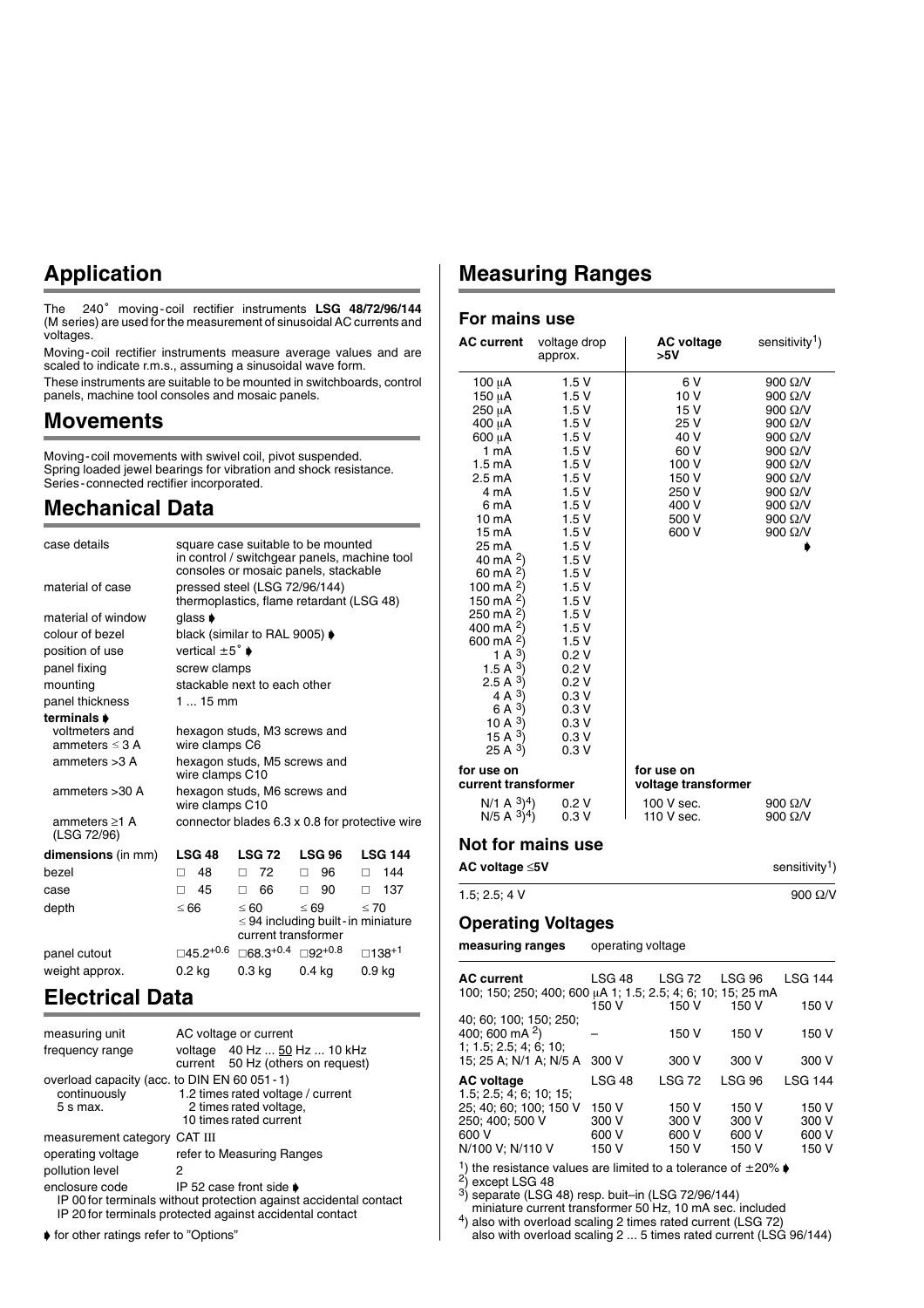

### **Scaling**

| dial                  | flat dial $\blacktriangleright$        |                  |                  |                          |
|-----------------------|----------------------------------------|------------------|------------------|--------------------------|
| pointer               | bold bar pointer $\blacktriangleright$ |                  |                  |                          |
| pointer deflection    | $0240^\circ$                           |                  |                  |                          |
| scale characteristics | linear                                 |                  |                  |                          |
| scale division        | coarse-fine                            |                  |                  |                          |
| scale length          | LSG <sub>48</sub><br>69 mm             | LSG 72<br>106 mm | LSG 96<br>147 mm | <b>LSG 144</b><br>224 mm |

### **Accuracy at Reference Conditions**

accuracy class 1.5 ♦ according to DIN EN 60 051 - 1

**reference conditions**

ambient temperature 23°C position of use nominal position  $\pm 1$ ° frequency others DIN EN 60 051-1

input rated measuring value  $50 \pm 2$  Hz wave form sinusoidal, distortion factor <5%

#### **influences**

ambient temperature  $23^{\circ}$ C $\pm$ 2K position of use nominal position  $\pm 5^{\circ}$ stray magnetic field 0.5 mT

frequency 40 Hz ... 50 Hz ... 10 kHz

### **Environmental**

climatic suitability climatic class 2  $\bullet$  acc. to VDE/VDI 3540, sh. 2 operating  $-25 ... +40^{\circ}C$ temperature range storage  $-25...+65^{\circ}C$ temperature range shock resistance 15 g, 11 ms  $\bullet$ vibration resistance  $2.5 g, 5 ... 55 Hz$ 

relative humidity  $\leq 75\%$  annual average, non–condensing

## **Rules and Standards**

| DIN 43718       | Measurement and control; front-frames and<br>frontpanels of measurement and control<br>equipment; principal dimensions   |
|-----------------|--------------------------------------------------------------------------------------------------------------------------|
| DIN 43 802      | Line scales and pointers for indicating<br>electrical measuring instruments;<br>general requirements                     |
| DIN 16 257      | Nominal positions and position symbols used<br>for measuring instruments                                                 |
| DIN EN 60 051   | Direct acting indicating analogue electrical<br>measuring instruments and their accessories                              |
| -1              | Part 1: Definitions and general requirements<br>common to all parts                                                      |
| $-2$            | Part 2: Special requirements for ammeters<br>and voltmeters                                                              |
| -9              | Part 9: Recommended test methods                                                                                         |
| DIN EN 60 529   | Enclosure codes by housings (IP-code)                                                                                    |
| DIN EN 61 010-1 | Safety requirements for electrical measuring,<br>control and laboratory equipment<br>Part 1: General requirements        |
| DIN EN 61 326-1 | Electrical equipment for measurement, con-<br>trol and laboratory use - EMC requirements<br>Part 1: General requirements |



# **Data Sheet** M Series

# **M Series**

# **Analog Meters with Moving-Coil Rectifier Movement <sup>240</sup> Dial**

| DIN IEC 61 554                                 | (IEC 61 000 - 4 - 3 evaluation criterion B)<br>Panel mounted equipment -                                                                                                            |
|------------------------------------------------|-------------------------------------------------------------------------------------------------------------------------------------------------------------------------------------|
|                                                | Electrical measuring instruments -<br>Dimensions for panel mounting                                                                                                                 |
|                                                | VDE/VDI 3540 sheet 2 reliability of measuring and control<br>equipment (classification of climates)                                                                                 |
| <b>Options</b>                                 |                                                                                                                                                                                     |
| measuring range                                |                                                                                                                                                                                     |
| special measuring<br>range                     | deviating from standard                                                                                                                                                             |
| measuring range<br>adjustment                  | adjustment potentiometer installed in<br>voltmeters, adjustment range approx.<br>$\pm 10\%$ or $\pm 20$ 50%; ammeters on request                                                    |
| 2 <sup>nd</sup> measuring range                | with 3rd terminal for voltmeters<br>2 <sup>nd</sup> figuring and 1 or 2 scale divisions                                                                                             |
| additional measuring<br>ranges                 | on request                                                                                                                                                                          |
| accuracy class<br>adjustment of<br>resistance  | 1.0 with fine scale division (as far as possible)<br>to $\pm$ 1% at 23 $^{\circ}$ C                                                                                                 |
| increased sensitivity                          | to 2 k $\Omega$ /V, 5 k $\Omega$ /V or 10 k $\Omega$ /V<br>for voltmeters                                                                                                           |
| case                                           |                                                                                                                                                                                     |
| window                                         | non-glaring glass                                                                                                                                                                   |
| colour of bezel                                | gray (similar to RAL 7037)                                                                                                                                                          |
| position of use                                | on request 15165°                                                                                                                                                                   |
| performance                                    |                                                                                                                                                                                     |
| increased mechanical<br>loads                  | shock 30 g, 11 ms<br>vibration 5 g, $555$ Hz                                                                                                                                        |
| climatic suitability                           | limited use in the tropics<br>climatic class 3 acc. to VDE/VDI 3540, sheet 2                                                                                                        |
| with operating<br>temperature range            | $-10+55^{\circ}$ C                                                                                                                                                                  |
| marine application                             | non-certified                                                                                                                                                                       |
| enclosure code                                 | IP 54 splash - water protected front                                                                                                                                                |
| terminal protection against accidental contact | full-sized rear cover or protective sleeves SW6 / SW10                                                                                                                              |
| terminals                                      | connector blades 6.3 x 0.8                                                                                                                                                          |
| pointer                                        | bar / knife-edge pointer (in combination<br>with fine scale division or flat dial)                                                                                                  |
| dial                                           |                                                                                                                                                                                     |
| blank dial                                     | pencil - marked on initial and end values                                                                                                                                           |
| scale division<br>and figuring                 | $0100\%$ .<br>linear, full-scale values acc. to standardized<br>series $(1 - 1.2 - 1.5 - 2 - 2.5 - 3 - 4 - 5 - 6)$<br>- 7.5 and their decimal multiples                             |
|                                                | e.g. 150 $\text{m}^3$ /h) or deviating from standard;<br>special calibration from customer's<br>non-linear graph or chart;                                                          |
|                                                | scaling of voltmeters in ohms;<br>captions on request                                                                                                                               |
| platform dial                                  |                                                                                                                                                                                     |
| 2 scale divisions                              | including figuring (for flat dial only)                                                                                                                                             |
| additional lettering                           | dial black enamelled, scale division acc. to DIN, black on yellow or white<br>ring, pointer and figuring yellow or white, non-glaring glass included<br>on request e.g. "generator" |
| additional figuring                            | on request                                                                                                                                                                          |
| coloured marks                                 | red, green or blue for important scale values                                                                                                                                       |
| coloured sector                                | red, green or blue within scale division                                                                                                                                            |
| logo on the dial                               | none or on request                                                                                                                                                                  |
| expanded scale<br>for LSG 72/96/144            | expanded initial scale division by means of<br>electronic circuits up to approx. 5% of                                                                                              |

full–scale value in centre of scale